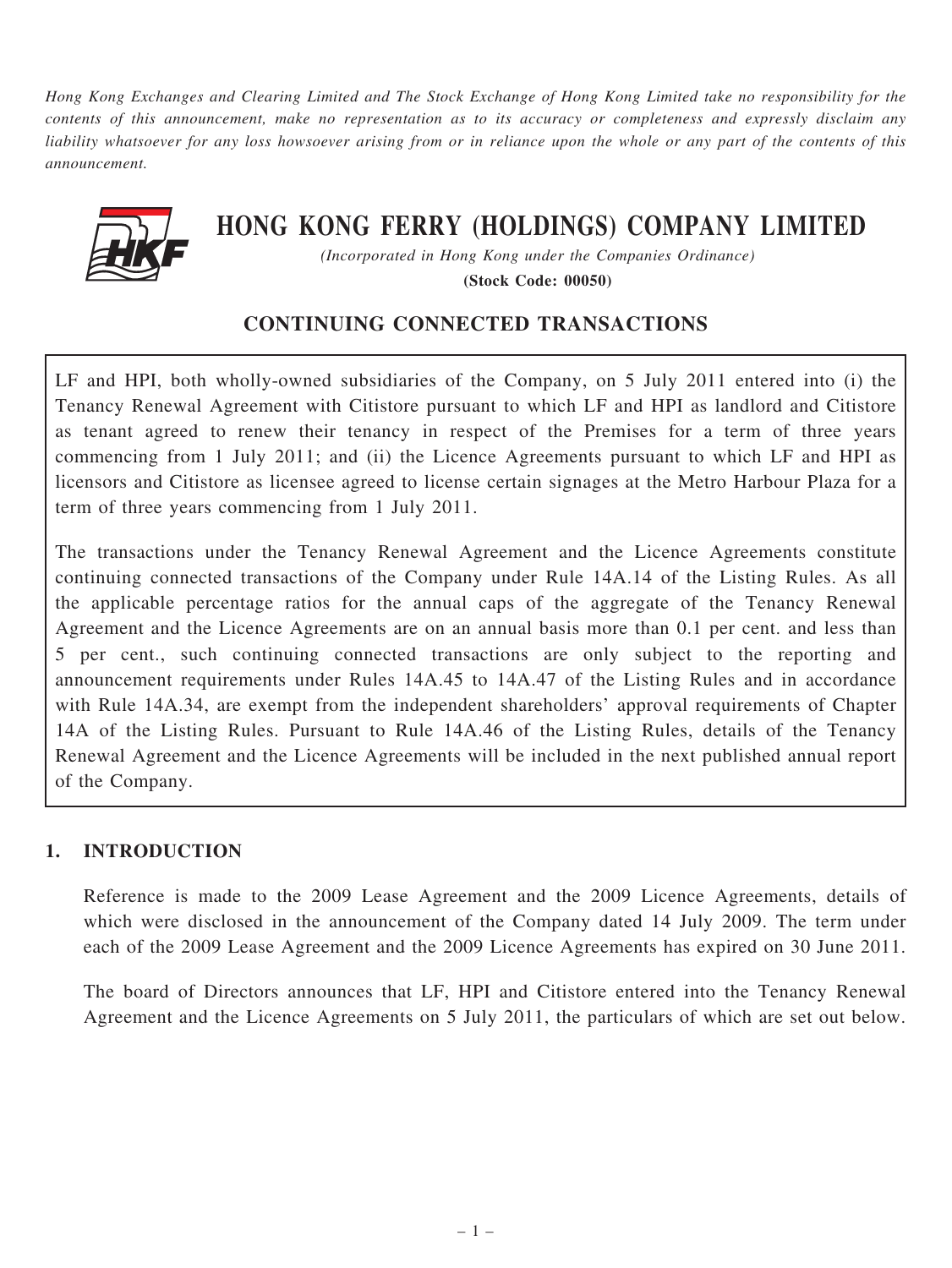## 2. THE TENANCY RENEWAL AGREEMENT

| <b>Parties</b>          |                       | HREAL (as agent of LF and HPI) (as landlord)                                                                                                                                                                                                                                                                                                                                                                                                                                                                                                                                                            |
|-------------------------|-----------------------|---------------------------------------------------------------------------------------------------------------------------------------------------------------------------------------------------------------------------------------------------------------------------------------------------------------------------------------------------------------------------------------------------------------------------------------------------------------------------------------------------------------------------------------------------------------------------------------------------------|
|                         |                       | Citistore (as tenant), which is a connected person of the Company<br>within the meaning of the Listing Rules by virtue of the facts referred to<br>in paragraph 6 headed "Connected person and requirements of the<br>Listing Rules" below.                                                                                                                                                                                                                                                                                                                                                             |
| <b>Date</b>             |                       | 5 July 2011                                                                                                                                                                                                                                                                                                                                                                                                                                                                                                                                                                                             |
| <b>The Premises</b>     |                       | Shop Nos. G01, Portion of G31, G35–G50, Portion of G51, Portion of<br>G52, G63-G74 and corridors and atrium on Ground Floor, and Shop<br>Nos. 127-161 and corridors and toilets on Level 1, Metro Harbour<br>Plaza, Tai Kok Tsui, Kowloon, Hong Kong.                                                                                                                                                                                                                                                                                                                                                   |
| <b>Term</b>             |                       | Three years commencing from 1 July 2011 and ending on 30 June 2014,<br>both days inclusive.                                                                                                                                                                                                                                                                                                                                                                                                                                                                                                             |
| <b>Gross floor area</b> | $\ddot{\cdot}$        | Approximately 90,760 square feet.                                                                                                                                                                                                                                                                                                                                                                                                                                                                                                                                                                       |
| <b>Monthly rental</b>   | $\ddot{\cdot}$        | Basic rent and turnover rent (both as described below).                                                                                                                                                                                                                                                                                                                                                                                                                                                                                                                                                 |
| <b>Basic rent</b>       | ÷.                    | Fixed monthly rent of HK\$350,000.00 (which is exclusive of<br>management fees, air-conditioning charges, Government rates and<br>promotional levy).                                                                                                                                                                                                                                                                                                                                                                                                                                                    |
| <b>Turnover rent</b>    | $\mathbb{Z}^{\times}$ | If the annual gross turnover of the business of Citistore conducted at the<br>Premises without any deduction exceeds HK\$120,000,000.00, then the<br>turnover rent shall be 7% of the excess of such annual gross turnover<br>over HK\$120,000,000.00. The turnover rent shall be payable monthly in<br>arrears and if the gross turnover of the business of Citistore does not<br>exceed HK\$10,000,000.00 in any month, no turnover rent shall be<br>payable for that month but the deficit shall not be carried over to the<br>next month. The turnover rent shall be reconciled on an annual basis. |
| <b>Management</b> fee   | $\ddot{\cdot}$        | HK\$137,047.60 per month. The management fee shall be fixed<br>throughout the lease term.                                                                                                                                                                                                                                                                                                                                                                                                                                                                                                               |
| <b>Break clause</b>     | ÷                     | Landlord shall have the right to serve 7 months' prior notice during the<br>term to terminate the tenancy.                                                                                                                                                                                                                                                                                                                                                                                                                                                                                              |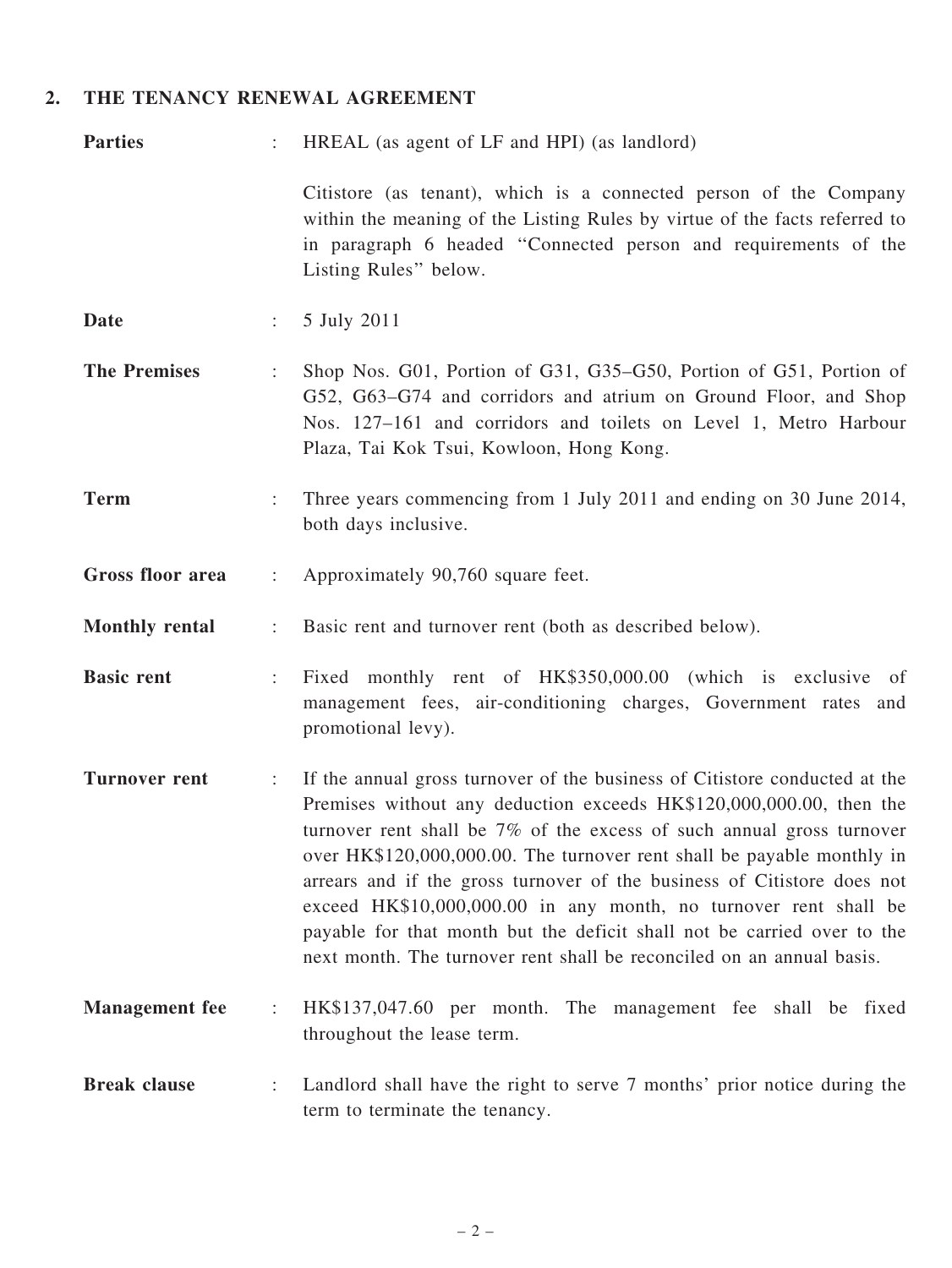Air-conditioning charge : HK\$176,982.00 per month. The air-conditioning charge shall be fixed throughout the lease term. **Promotional levy** : HK\$7,000.00 per month, subject to review. Government rates : Government rates (HK\$18,000.00 per month, subject to Government's review) will be paid by Citistore as per the Government's assessment. **Payments** : Payments to be made in the form of cash. Formal agreement : A formal tenancy renewal agreement shall be executed by the parties pursuant to the terms and conditions of the Tenancy Renewal Agreement. If the formal tenancy renewal agreement is not executed by Citistore within 14 days upon notification by LF and HPI that the formal tenancy renewal agreement is ready for execution, LF and HPI shall be entitled to treat the terms of the Tenancy Renewal Agreement and such terms and conditions of the existing offer to lease so far as they are applicable as a final tenancy agreement binding on the parties.

#### 3. LICENCE AGREEMENTS

On 5 July 2011, HREAL (as agent of LF and HPI) entered into: (i) the Wall Signage Licence Agreement with Citistore pursuant to which LF and HPI agreed to license to Citistore, and Citistore agreed to license from LF and HPI, 14 external wall signages at Metro Harbour Plaza at a licence fee of HK\$5,000.00 per month with the break clause whereby the Landlord shall have the right to serve one month's prior notice during the term to terminate the licence. (ii) the Entrance Signage Licence Agreement with Citistore pursuant to which LF and HPI agreed to license to Citistore, and Citistore agreed to license from LF and HPI, one signage at the entrance of Metro Harbour Plaza for a licence fee of HK\$550.00 per month. The total annual licence fees payable under the Wall Signage Licence Agreement and the Entrance Signage Licence Agreement are HK\$60,000.00 and HK\$6,600.00 respectively. Payments under the Licence Agreements are to be made in the form of cash. No other fees are payable by the licensee to the licensors under the Licence Agreements. Each of the Licence Agreements is for a fixed term of three years commencing from 1 July 2011 and ending on 30 June 2014 (both days inclusive).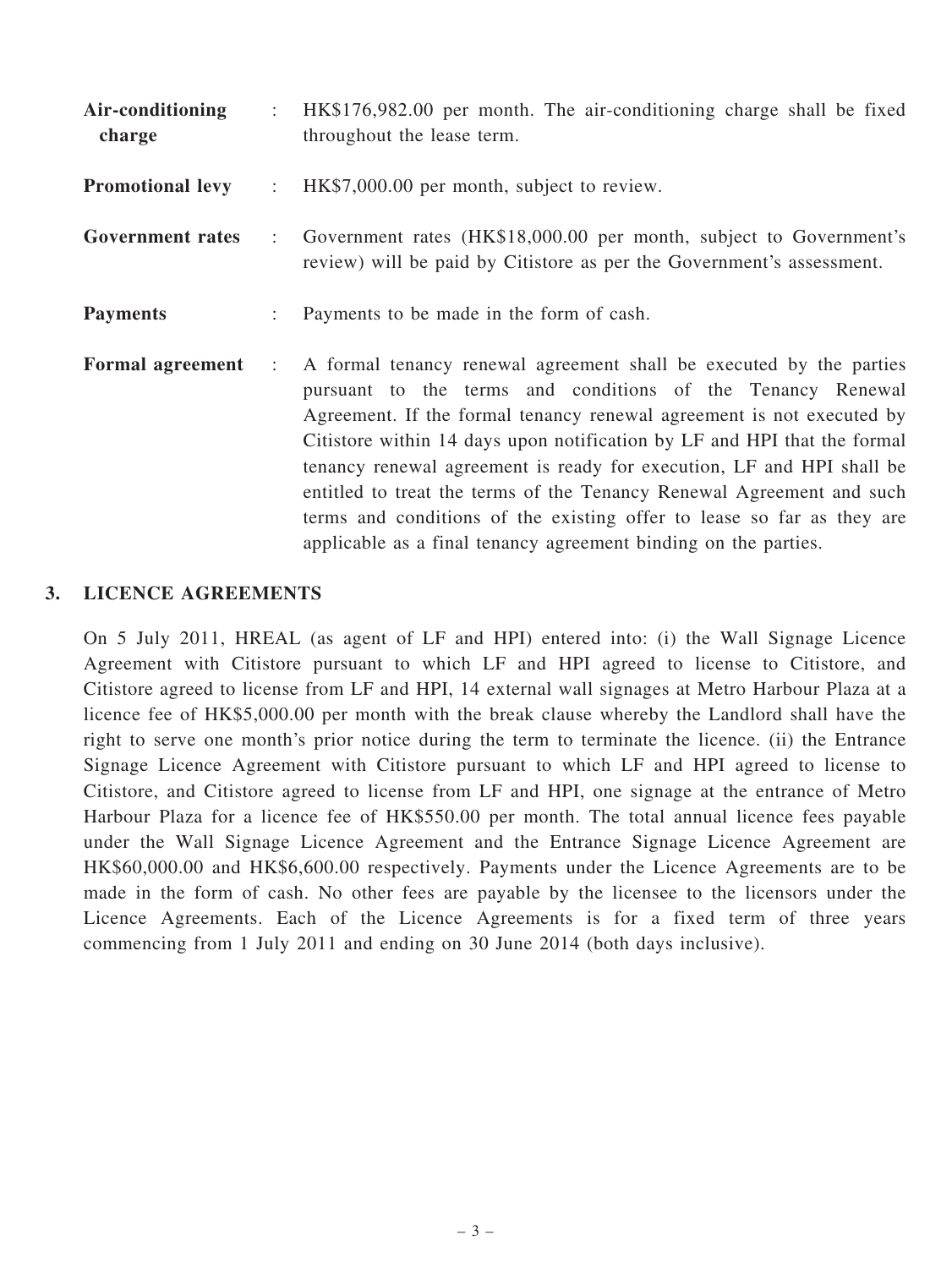#### 4. ANNUAL CAPS

The board of Directors expect that the aggregate amounts of rentals (basic rent and anticipated maximum turnover rent), management fees, air-conditioning charges, promotional levy and other miscellaneous charges (exclusive of Government rates) payable under the Tenancy Renewal Agreement and the licence fees payable under the Licence Agreements will not exceed the following maximum figures (the ''Annual Caps''):

| For the period from 1 July 2011 to 31 December 2011:    | HK\$4,800,000 |
|---------------------------------------------------------|---------------|
| For the period from 1 January 2012 to 31 December 2012: | HK\$9,500,000 |
| For the period from 1 January 2013 to 31 December 2013: | HK\$9,500,000 |
| For the period from 1 January 2014 to 30 June 2014:     | HK\$4,800,000 |

Based on historical figures under the 2009 Lease Agreement, the maximum turnover rent in respect of the Premises is anticipated not to exceed about HK\$100,000 per month and the Annual Caps are arrived at accordingly.

## 5. REASONS FOR ENTERING INTO THE TENANCY RENEWAL AGREEMENT AND LICENCE AGREEMENTS

Citistore, a renowned brand name of department stores in Hong Kong, has been in operation as a department store in Metro Harbour Plaza since 2006. The board of Directors consider that entering into the Tenancy Renewal Agreement and the Licence Agreements benefits the Group as Citistore's continued presence and operation helps to maintain the image of Metro Harbour Plaza as a first class shopping mall in the Taikoktsui area.

The terms of the Tenancy Renewal Agreement were negotiated and arrived at on an arm's length basis and in the ordinary and usual course of business with reference to prevailing market leasing terms and conditions (including the calculation of the rent), which was supported by a valuation report from a third party property valuer. The terms of the Licence Agreements were also negotiated and arrived at on an arm's length basis and in the ordinary and usual course of business with reference to market terms.

The Directors (including all the independent non-executive Directors) consider that the terms of the Tenancy Renewal Agreement and the Licence Agreements are on normal commercial terms and in the ordinary and usual course of business of the Company. The Directors (including all the independent non-executive Directors) consider that the terms of the Tenancy Renewal Agreement and the Licence Agreements are fair and reasonable and in the interests of the shareholders of the Company as a whole.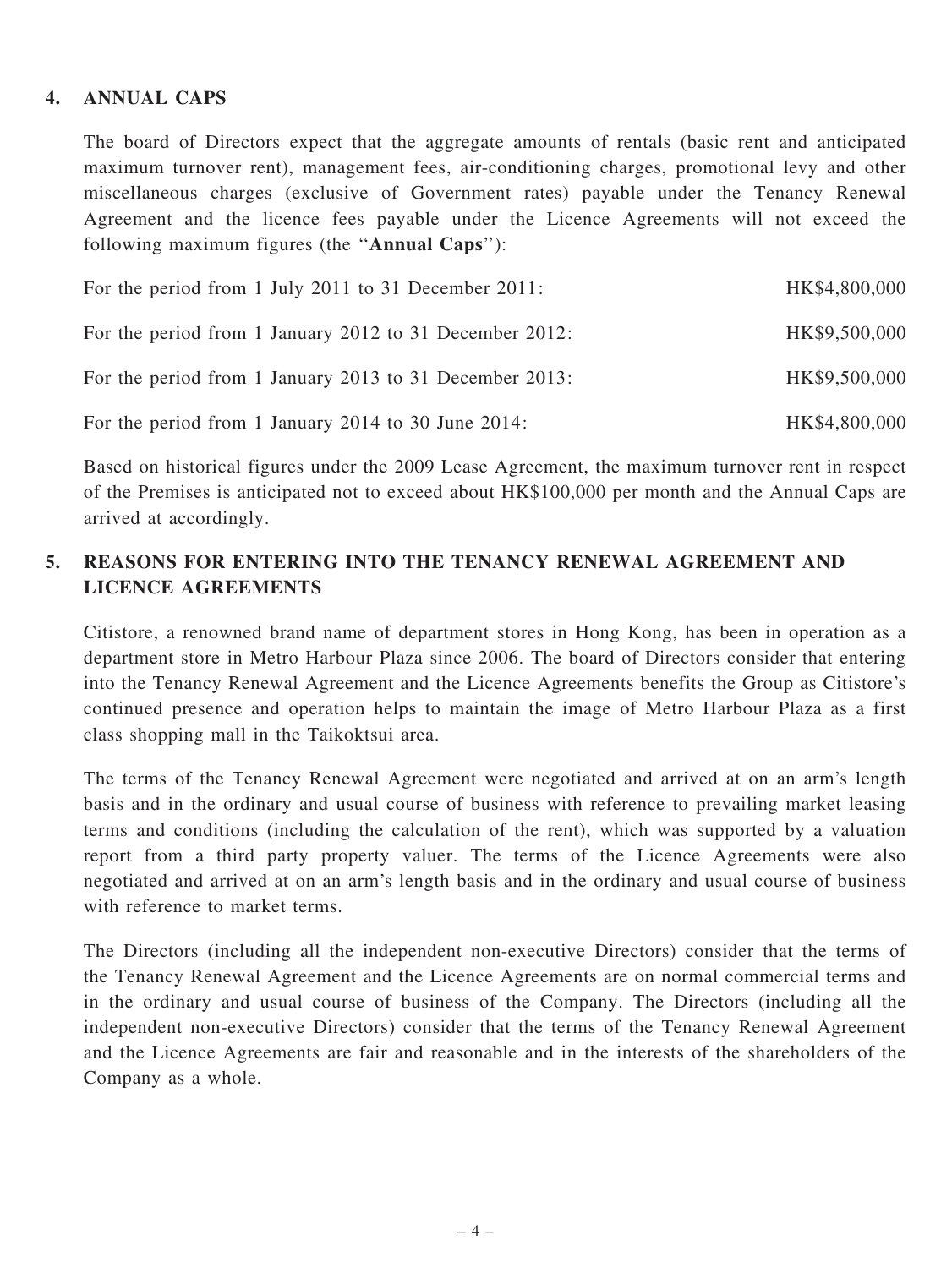Dr. Lee Shau Kee and Mr. Li Ning are regarded as materially interested in the Tenancy Renewal Agreement and Licence Agreements through their interest or deemed interest in shares in Henderson Land. They are not members of the connected transaction committee of the Company, and did not take part in voting on the resolutions at the meeting of that committee approving the Tenancy Renewal Agreement and Licence Agreements and the transactions contemplated thereunder.

#### 6. CONNECTED PERSON AND REQUIREMENTS OF THE LISTING RULES

Citistore is a wholly-owned subsidiary of Henderson Land, a substantial shareholder (as defined in the Listing Rules) of the Company, the subsidiaries of which beneficially own in aggregate approximately 31.36 per cent. of the entire issued share capital of the Company. Therefore, Citistore is a connected person of the Company under the Listing Rules. The transactions under the Tenancy Renewal Agreement and the Licence Agreements constitute continuing connected transactions of the Company under the Listing Rules.

As all the applicable percentage ratios for the annual caps of the aggregate of the Tenancy Renewal Agreement and the Licence Agreements are on an annual basis more than 0.1 per cent. and less than 5 per cent., such continuing connected transactions are only subject to the reporting and announcement requirements under Rules 14A.45 to 14A.47 of the Listing Rules and in accordance with Rule 14A.34, are exempt from the independent shareholders' approval requirements of Chapter 14A of the Listing Rules. Pursuant to Rule 14A.46 of the Listing Rules, details of the Tenancy Renewal Agreement and the Licence Agreements will be included in the next published annual report of the Company.

#### 7. GENERAL INFORMATION FOR SHAREHOLDERS

The principal activities of the Group are property development and investment, ferry and related businesses, travel business and hotel operation and securities investment.

Henderson Land is an investment holding company and the principal activities of its subsidiaries are property development and investment, construction, infrastructure, hotel operation, finance, department store operation, project management, investment holding and property management. The principal activity of Citistore is department store operation.

#### **DEFINITIONS**

''2009 Lease Agreement'' the agreement dated 7 July 2009 between LF and HPI as landlord and Citistore as tenant in respect of the leasing of the Premises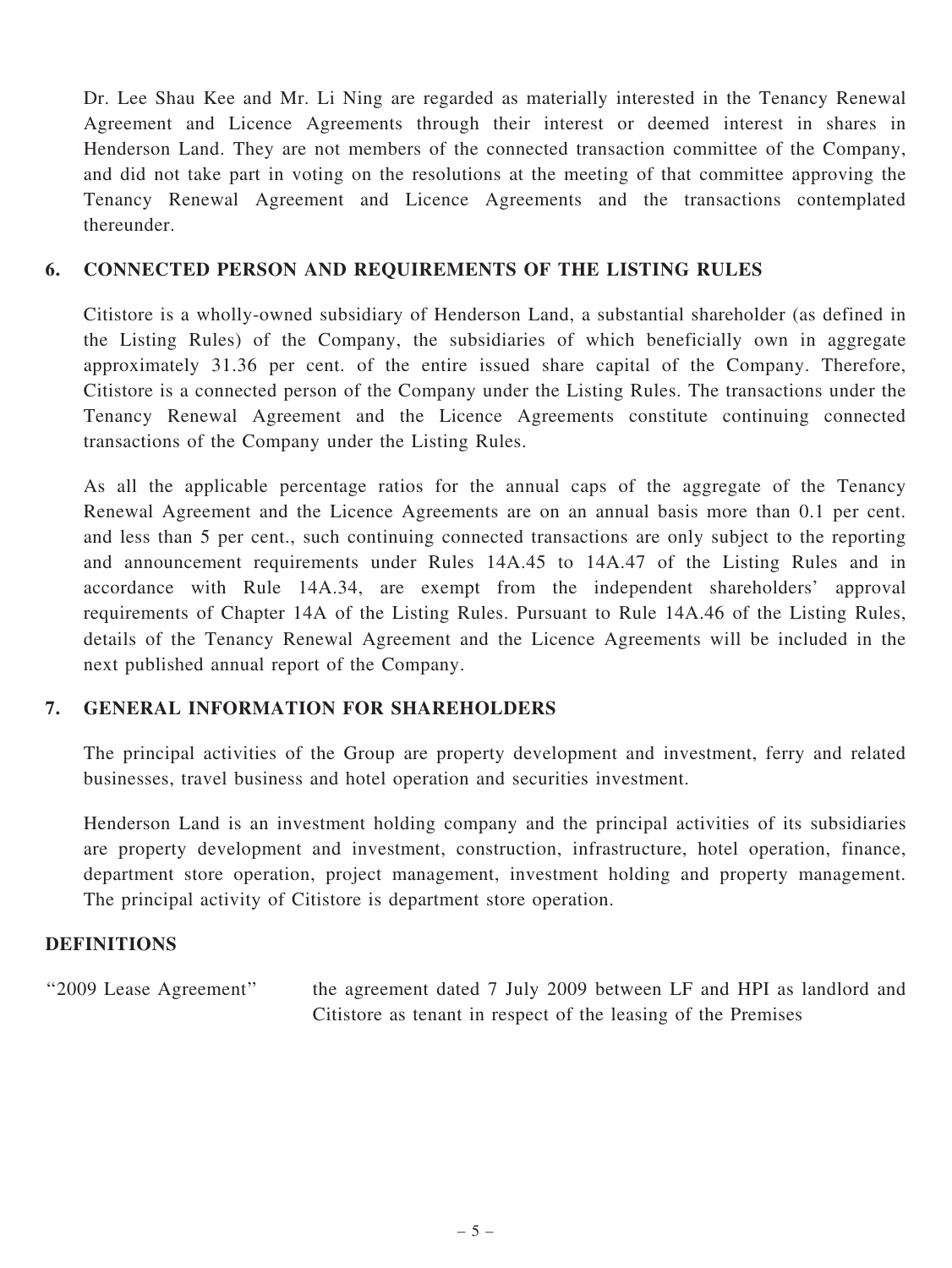| "2009 Licence Agreements"                | the entrance signage licence agreement dated 11 July 2009 entered into<br>between LF and HPI as licensor and Citistore as licensee in respect of<br>the licensing of one signage at the entrance of Metro Harbour Plaza<br>and the wall signage licence agreement dated 11 July 2009 entered into<br>between LF and HPI as licensor and Citistore as licensee in respect of<br>the licensing of one external wall signage at Metro Harbour Plaza |
|------------------------------------------|--------------------------------------------------------------------------------------------------------------------------------------------------------------------------------------------------------------------------------------------------------------------------------------------------------------------------------------------------------------------------------------------------------------------------------------------------|
| "Citistore"                              | Citistore (Hong Kong) Limited, a company incorporated in Hong Kong<br>with limited liability and a wholly-owned subsidiary of Henderson<br>Land                                                                                                                                                                                                                                                                                                  |
| "Company"                                | Hong Kong Ferry (Holdings) Company Limited, a company<br>incorporated in Hong Kong with limited liability, the shares of which<br>are listed on the Main Board of the Stock Exchange                                                                                                                                                                                                                                                             |
| "Director(s)"                            | $\text{directory}(s)$ of the Company                                                                                                                                                                                                                                                                                                                                                                                                             |
| "Entrance Signage Licence"<br>Agreement" | the licence agreement dated 5 July 2011 entered into between HREAL<br>(as agent of LF and HPI) as licensor and Citistore as licensee in respect<br>of the licensing of one signage at the entrance of Metro Harbour Plaza                                                                                                                                                                                                                        |
| "Government"                             | the government of Hong Kong                                                                                                                                                                                                                                                                                                                                                                                                                      |
| "Group"                                  | the Company and its subsidiaries                                                                                                                                                                                                                                                                                                                                                                                                                 |
| "Henderson Land"                         | Henderson Land Development Company Limited, a company<br>incorporated in Hong Kong with limited liability, the shares of which<br>are listed on the Main Board of the Stock Exchange                                                                                                                                                                                                                                                             |
| "Hong Kong"                              | the Hong Kong Special Administrative Region of the People's Republic<br>of China                                                                                                                                                                                                                                                                                                                                                                 |
| "HPI"                                    | HKF Property Investment Limited, a company incorporated in Hong<br>Kong with limited liability and a wholly-owned subsidiary of the<br>Company                                                                                                                                                                                                                                                                                                   |
| "HREAL"                                  | Henderson Real Estate Agency Limited, a company incorporated in<br>Hong Kong with limited liability and a wholly-owned subsidiary of<br>Henderson Land                                                                                                                                                                                                                                                                                           |
| "LF"                                     | Lenfield Limited, a company incorporated in Hong Kong with limited<br>liability and a wholly-owned subsidiary of the Company                                                                                                                                                                                                                                                                                                                     |
| "Licence Agreements"                     | the Wall Signage Licence Agreement and the Entrance Signage Licence<br>Agreement                                                                                                                                                                                                                                                                                                                                                                 |